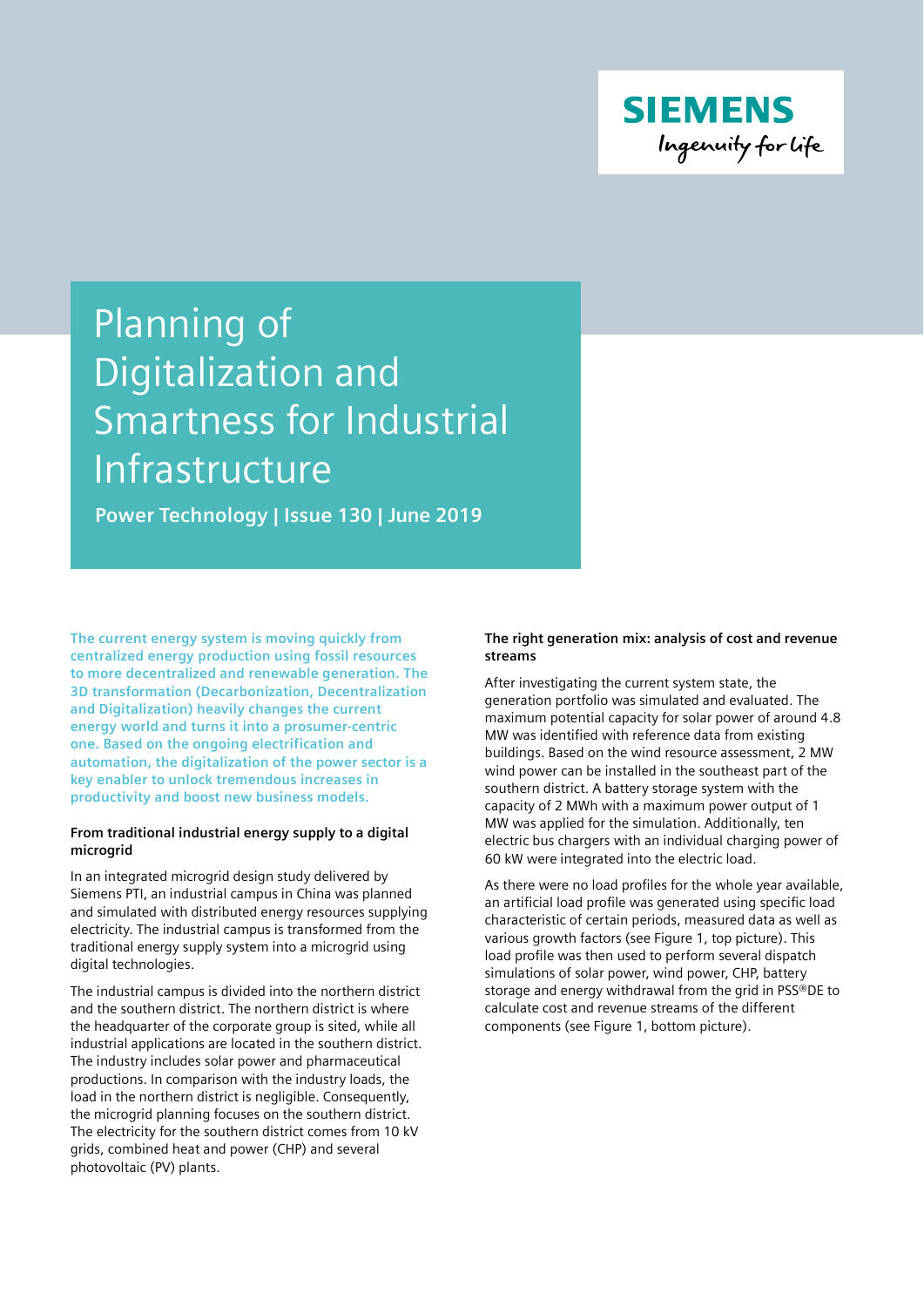





The simulation showed a reduction of electricity cost for the industrial campus as well as the opportunity to annually earn  $\sim$ 5 million ¥ from solar power and  $\sim$ 3 million ¥ from wind power with the local subsidiary and feed-in tariff. In addition, the battery storage system that was simulated could arbitrage from the price difference in the time of use electricity tariff. The arbitrage achieves an economic benefit of ~0.2 million ¥ per year. From an environmental point of view, emissions can be reduced, and the carbon footprint can be improved.



# **Effects on grid components: evaluating the need for reinvestment**

Subsequently, based on the available data and requirement of the customer, the power flows in the grids were investigated. Different system states were simulated for each period described in the generation analysis. Based on the system model, the busbar voltages and the loading of branch elements such as transformers and overhead lines, were calculated with the power flow calculation in PSS®SINCAL. The simulation results showed that the grids can operate without exceeding their limits in different situations. There is no requirement to upgrade either distribution lines or transformers. However, it will be necessary to build a 10 kV switching station near the substation, because it is officially required that a microgrid has a sole point of connection to the public grid. The industrial campus is currently connected to the public grid via three feeders. The additional switching station will integrate these three feeders as well as the individual feeder for the CHP.

# **The result: significant savings and a structured implementation roadmap**

Based on the calculation results from the performed generation and network analyses, the application of a microgrid concept can directly achieve an economic benefit of 2.6 million ¥ per year through the savings in the